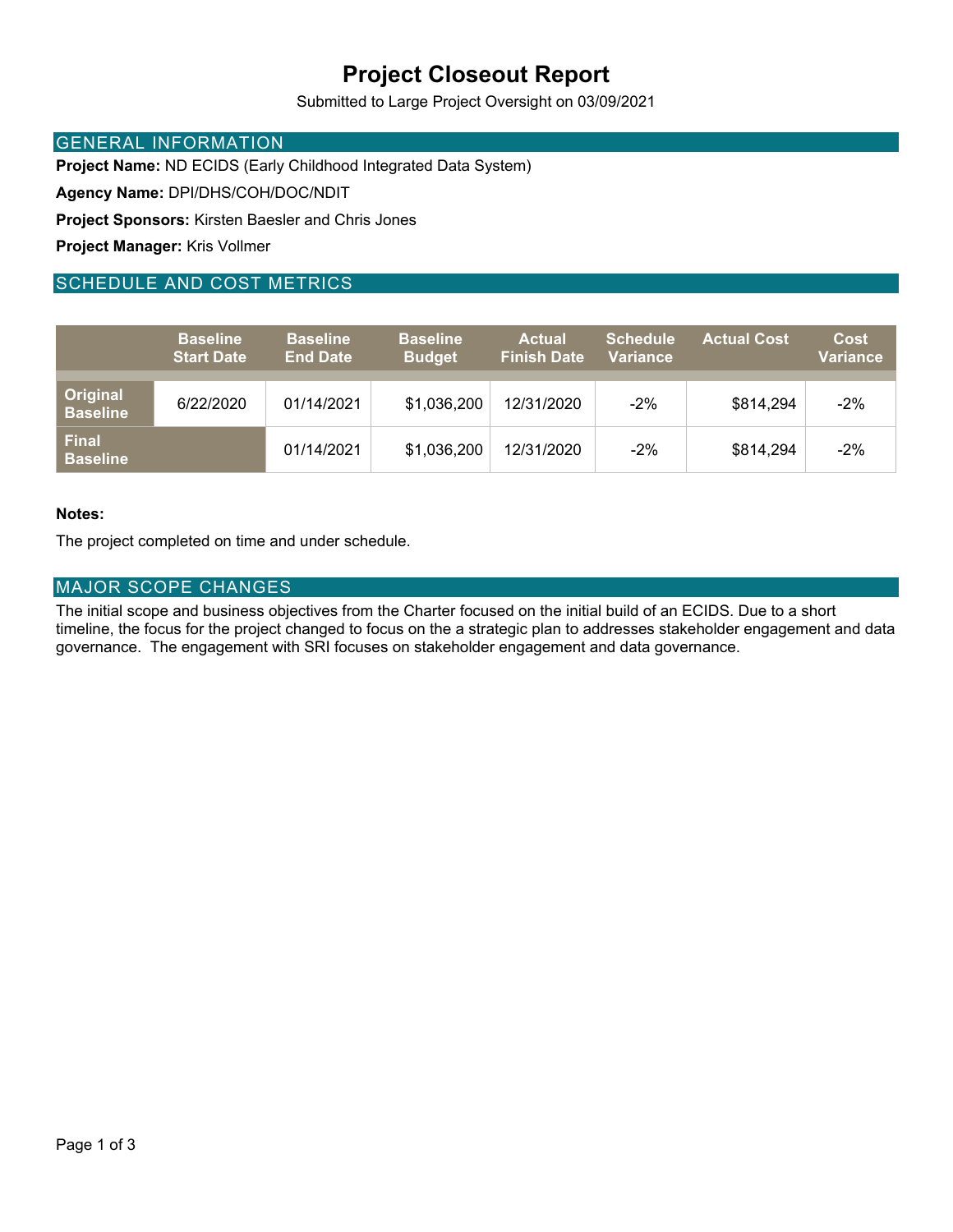# **Project Closeout Report**

Submitted to Large Project Oversight on 03/09/2021

### **OBJECTIVES**

| <b>Business Objective</b>                                                                                                 | <b>Measurement Description</b>                                                                                                                                                                                                                                                                                                                                                                                                                                                                                                                                                                                                                                                            | Met/<br><b>Not Met</b> | <b>Measurement Outcome</b>                                                                                      |
|---------------------------------------------------------------------------------------------------------------------------|-------------------------------------------------------------------------------------------------------------------------------------------------------------------------------------------------------------------------------------------------------------------------------------------------------------------------------------------------------------------------------------------------------------------------------------------------------------------------------------------------------------------------------------------------------------------------------------------------------------------------------------------------------------------------------------------|------------------------|-----------------------------------------------------------------------------------------------------------------|
| Create an Early Childhood Integrated<br>Data System (ECIDS)                                                               | North Dakota will have<br>$\bullet$<br>an updated needs<br>assessment informing<br>the strategic plan for the<br>B-5 system.<br>North Dakota will have<br>$\bullet$<br>increased partners and<br>stakeholder input in all<br>aspects of B-5.<br>North Dakota B-5<br>$\bullet$<br>programs will have a<br>system to share<br>resources and data to<br>improve B-5 services.<br>North Dakota will have a<br>$\bullet$<br>plan to integrate PD<br>across B-5 systems.<br>Providers will<br>$\bullet$<br>understand and use<br>high-quality B-5<br>practices.<br>Transition resources and<br>information will be available and<br>be used across the B-5 system<br>by providers and families. | Met                    | Create an ECIDS domain.<br>Create a unique identifier<br>established through vital<br>records dataset at birth. |
| Develop a strategy and requirement<br>to engage and lead parents and<br>providers to ECE services/programs<br>online.     | Parents will have increased<br>information and engagement<br>about B-5 services.                                                                                                                                                                                                                                                                                                                                                                                                                                                                                                                                                                                                          | Met                    | An integrated website for<br>parents and providers will be<br>available online                                  |
| Transition data from Early Head<br>Start/Head Start TS-GOLD to<br>integrate into the education portal<br>within the SLDS. |                                                                                                                                                                                                                                                                                                                                                                                                                                                                                                                                                                                                                                                                                           | Met                    |                                                                                                                 |